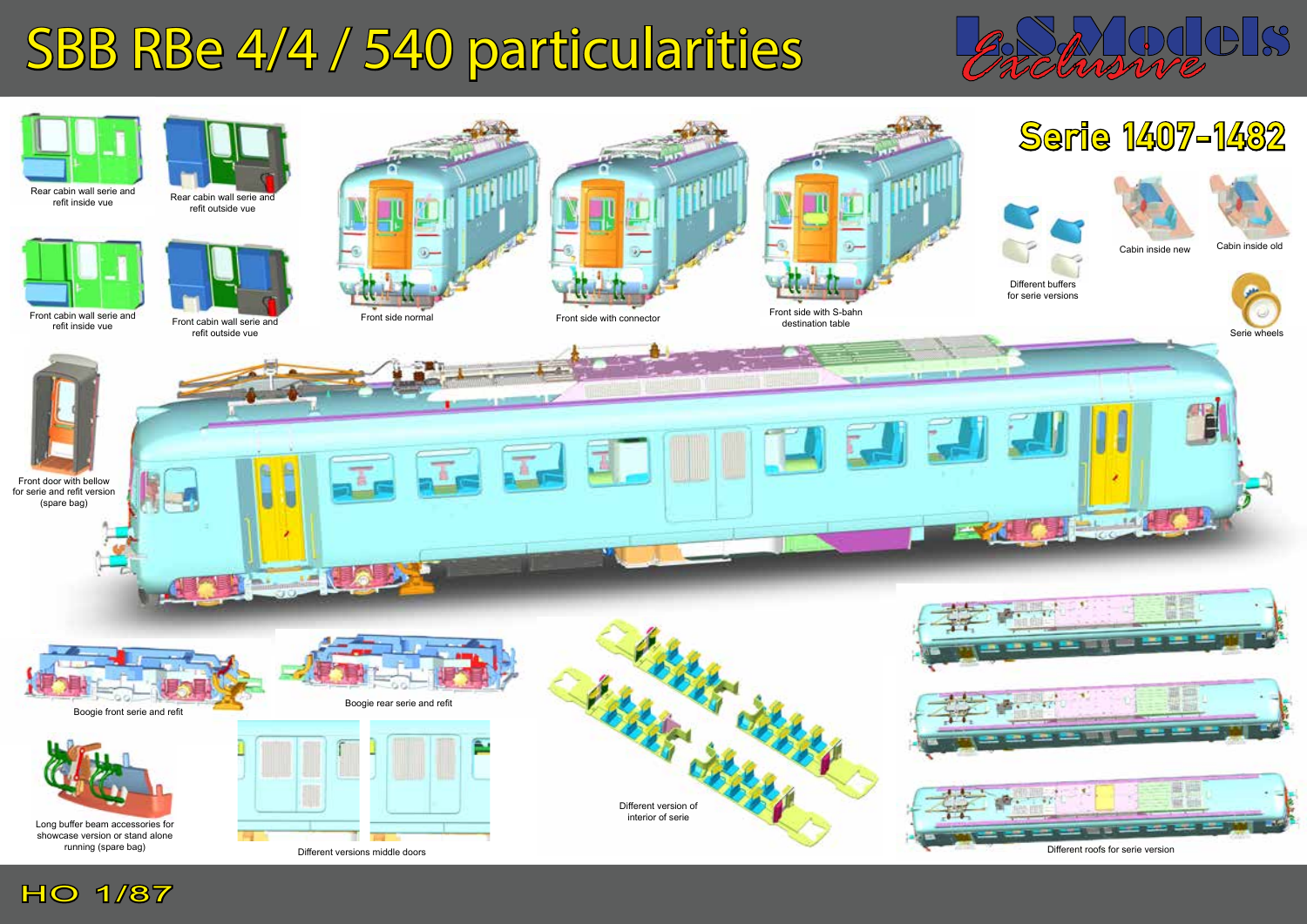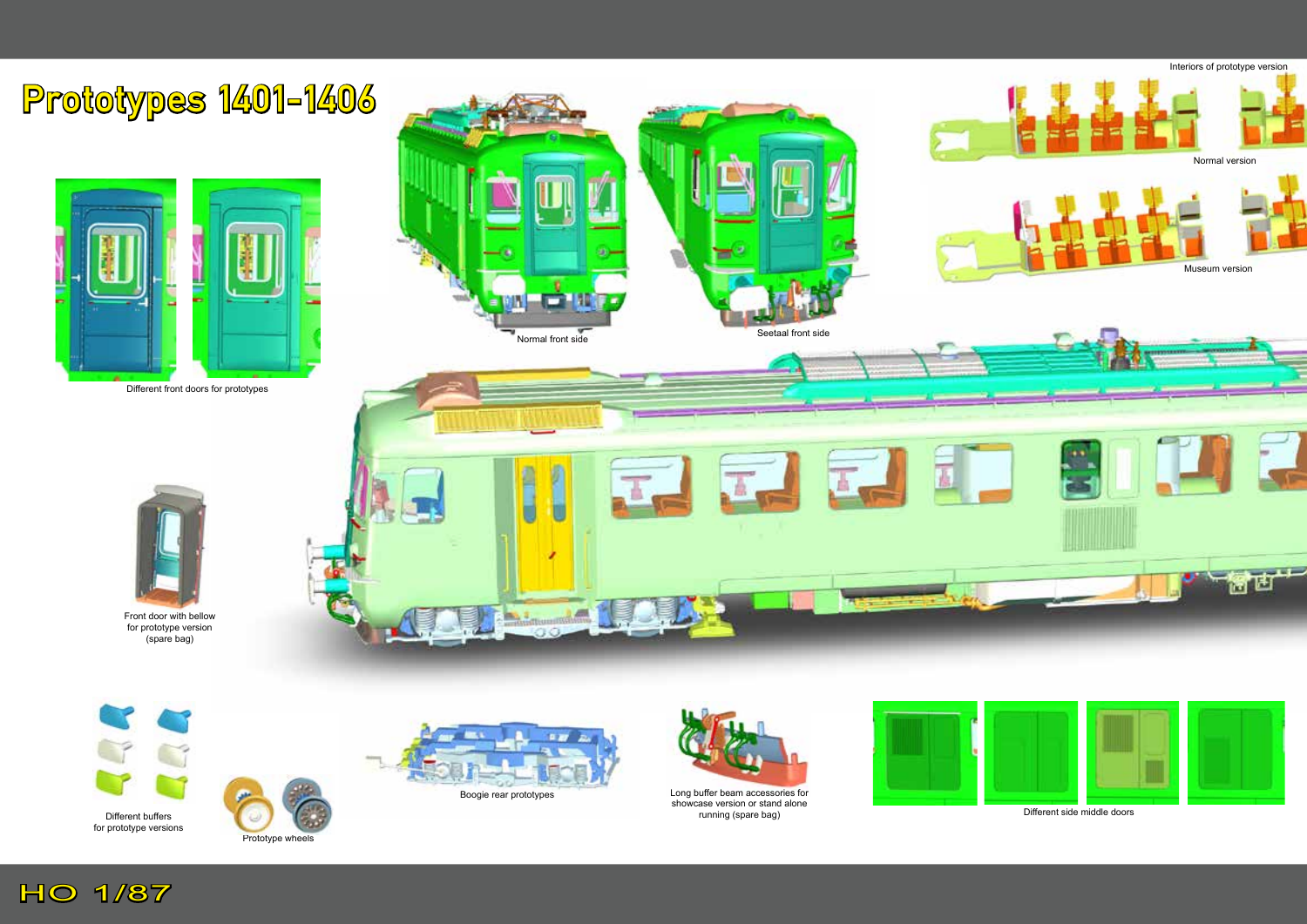

Roof configurations prototype

Different opposite sides